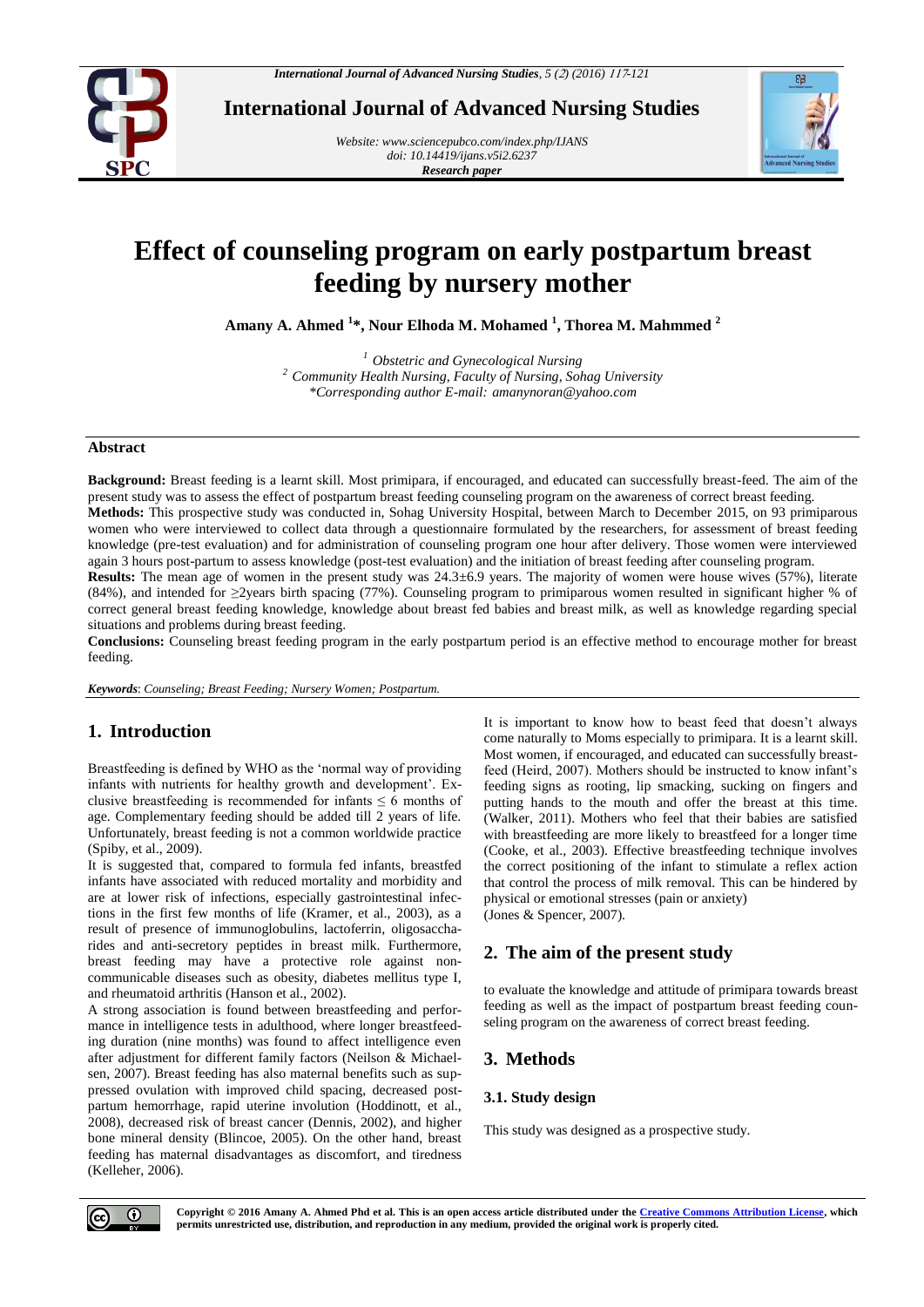## **3.2. Setting**

The present study was conducted in postpartum unit of obstetric and gynecological department, Sohag University Hospital. The normal or cesarean delivery was done in labor unit then the nursery women were transferred to the postpartum unit for one day. The present study included only primiparous women. The included women were interviewed for assessment of knowledge and attitude of nursery women towards breast feeding (pre-test evaluation) and for administration of counseling program one hour after delivery. Those women were interviewed again 3 hours postpartum to assess knowledge (post-test evaluation) and the initiation of breast feeding after counseling program.

#### **3.3. Sample**

Ninety three primiparous women were included in the study. Data of those women were collected between March and December 2015 in the postpartum unit that are affiliated to Sohag University Hospital.

#### **3.4. Data collection tools**

The researchers formulated a questionnaire to collect data from primipara after delivery, regarding age, level of education, employment status, and residence. The applied questionnaire was also used to collect data regarding the effect of counseling program on breast feeding that was done by comparing pre-test and post-test data to assess correction of general knowledge of breast feeding, knowledge that deal with breast fed infants and special situations about breast feeding as well as data about the problems with breastfeeding and how to deal with.

## **3.5. Procedure**

The present study was conducted by three researchers, with two doctoral degrees in obstetrics and gynecology nursing and one doctoral degree in community nursing. Primiparous women were interviewed one hour and three hours after delivery, via personal interviews. Each interview lasted 20 to 30 minutes.

#### **3.6. Ethical considerations**

The study was approved by scientific and local ethics committee of the Sohag Faculty of Nursing, Egypt. Written or oral informed consent was obtained from all women included in the study.

#### **3.7. Statistical analysis**

Descriptive data including means and percentages were used for socio-demographic characteristics, knowledge and attitude of breast feeding. Comparison of data (pre-test and post-test) were analyzed using chi-square test with graph prism statistical program. The significance level was considered as a p value  $< 0.05$ .

# **4. Results**

#### **4.1. Socio-demographic data**

The mean age of women in the present study was  $24.3\pm6.9$  years. The majority of women were house wives (57%), literate (84%), intended for  $\geq$ 2years birth spacing (77%), and practiced normal breast feeding (71%), for more than 6 months (86%) (Table 1).

#### **4.2. General knowledge regarding breast feeding**

Counseling program to primiparous women was found to result in statistically significant higher percentages of correct general knowledge about breast feeding after post test evaluation, as shown in (table 2).

## **4.3. Knowledge regarding breast fed infants and breast milk**

Posttest evaluation showed statistically significant higher percentages of correct knowledge of primiparous women about the best ways to deal with breast fed babies (table 3) and to promote breast milk production (table 4).

## **4.4. Knowledge regarding special situations about breast feeding:**

Regarding special situation that may face primipara during breast feeding (table 5), the used of counseling program resulted in statistically significant higher percentages of correct knowledge about breastfeeding in ill mothers, from one breast, for more than one baby, when return to work and during pregnancy.

#### **4.5. Knowledge and attitude regarding breastfeeding problems**

Table 6, showed that counseling intervention to primiparous women resulted in statistically significant higher percentage of correct knowledge and attitude regarding breastfeeding problems and how to deal with, after posttest evaluation.

|  | Table 1: Socio- Demographic Data |  |
|--|----------------------------------|--|
|  |                                  |  |

| Variable                  | No.            | %    |
|---------------------------|----------------|------|
| Age                       |                |      |
| Range                     | $14 - 43$      |      |
| $Mean \pm SD$             | $24.3 \pm 6.9$ |      |
| Occupation                |                |      |
| House wife                | 53             | 57.0 |
| Work                      | 40             | 43.0 |
| <b>Education</b> level    |                |      |
| Illiterate                | 15             | 16.1 |
| Read and write            | 12             | 12.9 |
| Primary                   | 5              | 5.4  |
| Preparatory               | 10             | 10.8 |
| Secondary                 | 15             | 16.1 |
| University                | 29             | 31.2 |
| Master or doctoral degree | $\mathbf{r}$   | 7.5  |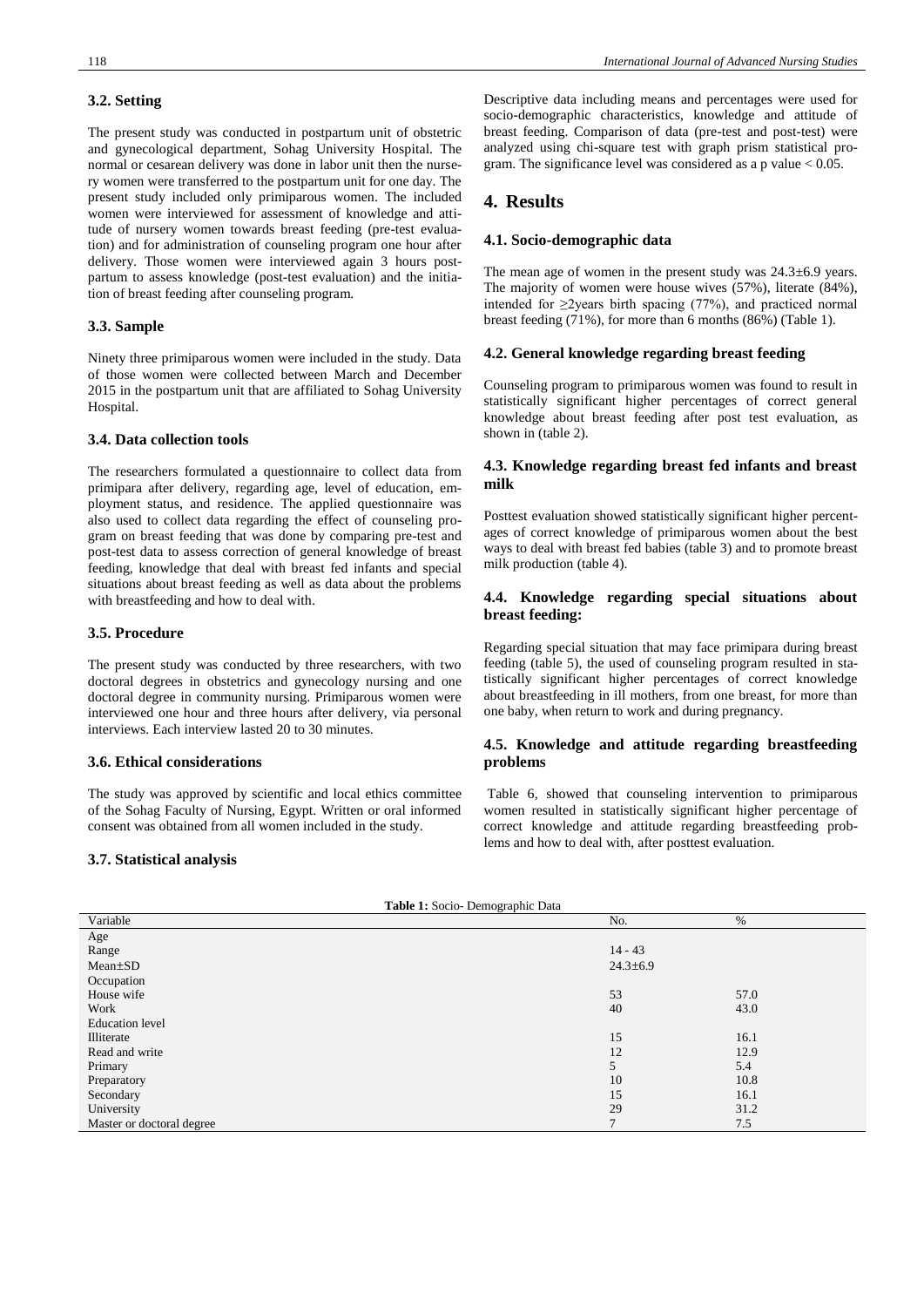| <b>Table 2:</b> Effect of Counseling Program on the Correction of General Knowledge Regarding Breast Feeding |          |           |                       |      |         |       |                |      |                       |      |         |       |          |
|--------------------------------------------------------------------------------------------------------------|----------|-----------|-----------------------|------|---------|-------|----------------|------|-----------------------|------|---------|-------|----------|
|                                                                                                              | Pre      |           |                       |      |         |       | Post           |      |                       |      |         |       | P. value |
| General knowledge regarding breast feeding                                                                   |          | Incorrect | Incomplete<br>correct |      | Correct |       | Incorrect      |      | Incomplete<br>correct |      | Correct |       |          |
|                                                                                                              |          | $\%$      | No.                   | $\%$ | No.     | $\%$  | No.            | $\%$ | No.                   | $\%$ | No.     | $\%$  |          |
| Definition of breastfeeding?                                                                                 | $\Omega$ | 0.0       | $\Omega$              | 0.0  | 93      | 100.0 | $\Omega$       | 0.0  | $\Omega$              | 0.0  | 93      | 100.0 | < 0.001  |
| What is the method of breastfeeding?                                                                         | 18       | 19.4      | 34                    | 36.6 | 41      | 44.1  | 8              | 8.6  | 11                    | 11.8 | 74      | 79.6  | < 0.001  |
| What are the complementary food and its rela-<br>tionship to breastfeeding?                                  | 27       | 29.0      | 32                    | 34.4 | 34      | 36.6  | 10             | 10.8 | 15                    | 16.1 | 68      | 73.1  | < 0.001  |
| What is the harms of artificial feeding?                                                                     | 21       | 22.6      | 38                    | 40.9 | 34      | 36.6  | $\tau$         | 7.5  | 8                     | 8.6  | 78      | 83.9  | < 0.001  |
| How do you start breastfeeding?                                                                              | 21       | 22.6      | 19                    | 20.4 | 53      | 57.0  | 6              | 6.5  | 5                     | 5.4  | 82      | 88.1  | < 0.001  |
| How can you prepare yourself for breastfeed-<br>ing?                                                         | 32       | 34.4      | 17                    | 18.3 | 44      | 47.3  | $\tau$         | 7.5  | 12                    | 12.9 | 74      | 79.6  | < 0.001  |
| What is the healthy diet for nursing mothers?                                                                | 37       | 39.8      | 26                    | 28.0 | 30      | 32.3  | $\tau$         | 7.5  | 5                     | 5.4  | 81      | 87.1  | < 0.001  |
| How many times and duration of breastfeeding<br>of your baby in each feed?                                   | 53       | 57.0      | $\Omega$              | 0.0  | 40      | 43.0  | 6              | 6.5  | $\Omega$              | 0.0  | 87      | 93.5  | < 0.001  |
| Is important to breast feeding according to your<br>baby desire?                                             | 46       | 49.5      | 18                    | 19.4 | 29      | 31.2  | $\overline{4}$ | 4.3  | 6                     | 6.5  | 83      | 89.2  | < 0.001  |
| What are the misconceptions that prevent breast-<br>feeding?                                                 | 64       | 68.8      | $\Omega$              | 0.0  | 29      | 31.2  | 6              | 6.5  | $\Omega$              | 0.0  | 87      | 93.5  | < 0.001  |
| What is weaning, how you do and when<br>you start it?                                                        | 54       | 58.1      | $\Omega$              | 0.0  | 39      | 41.9  | 4              | 4.3  | $\Omega$              | 0.0  | 89      | 95.7  | < 0.001  |

#### **Table 3:** Effect of Counseling Program on the Correction of Knowledge Regarding Breast Fed Infants.

|                                                              | Pre |                                    |          |      |     |         | Post           |           |                |                       |     |         |          |
|--------------------------------------------------------------|-----|------------------------------------|----------|------|-----|---------|----------------|-----------|----------------|-----------------------|-----|---------|----------|
|                                                              |     | Incomplete<br>Incorrect<br>correct |          |      |     | Correct |                | Incorrect |                | Incomplete<br>correct |     | Correct | P. value |
|                                                              | No. | $\%$                               | No.      | $\%$ | No. | $\%$    | No.            | $\%$      | No.            | $\%$                  | No. | %       |          |
| How can your child to put breast in his mouth<br>tightly?    | 24  | 25.8                               | 18       | 19.4 | 51  | 54.8    | $\overline{2}$ | 2.2       |                | 7.5                   | 84  | 90.3    | < 0.001  |
| How can you know that your child is stuck to<br>the breast?  | 29  | 31.2                               | 21       | 22.6 | 43  | 46.2    | $\Delta$       | 4.3       | 9              | 9.7                   | 80  | 86.0    | < 0.001  |
| What do you do when a child bites during<br>breastfeeding?   | 66  | 71.0                               | $\Omega$ | 0.0  | 27  | 29.0    | 9              | 9.7       | $\Omega$       | 0.0                   | 84  | 90.3    | < 0.001  |
| How you know if your child Obtained the<br>adequacy of milk? | 29  | 31.2                               | 27       | 29.0 | 37  | 39.8    | $\overline{2}$ | 2.2       | $\overline{4}$ | 4.3                   | 87  | 93.5    | < 0.001  |
| What are the signs of hunger for your baby?                  | 33  | 35.5                               | 27       | 29.0 | 33  | 35.5    | 5              | 5.4       | 10             | 10.8                  | 78  | 83.9    | < 0.001  |

**Table 4:** Effect of Counseling Program on the Correction of Knowledge Regarding Breast Milk.

|                                                                                    | Pre       |      |                       |      |         |      |           | Post |                       |      |         |      |          |  |
|------------------------------------------------------------------------------------|-----------|------|-----------------------|------|---------|------|-----------|------|-----------------------|------|---------|------|----------|--|
|                                                                                    | Incorrect |      | Incomplete<br>correct |      | Correct |      | Incorrect |      | Incomplete<br>correct |      | Correct |      | P. value |  |
|                                                                                    | No.       | %    | No.                   | %    | No.     | %    | No.       | %    | No.                   | %    | No.     | %    |          |  |
| What is the meaning<br>of suction milk and<br>how it done?<br>What are the reasons | 47        | 50.5 | 15                    | 16.1 | 31      | 33.3 | 7         | 7.5  | 8                     | 8.6  | 78      | 83.9 | < 0.001  |  |
| and the signals of<br>decrease in<br>the amount of milk<br>production?             | 44        | 47.3 | 23                    | 24.7 | 26      | 28.0 | 5         | 5.4  | 10                    | 10.8 | 78      | 83.9 | < 0.001  |  |
| What you can do to<br>increase the<br>amount of milk?                              | 33        | 35.5 | 34                    | 36.6 | 26      | 28.0 | 3         | 3.2  | 3                     | 3.2  | 87      | 93.5 | < 0.001  |  |

**Table 5:** Impact of Counseling Program on the Correction of Knowledge Regarding Special Situations about Breast Feeding

|                                                                   | Pre       |      |          |            |     |         | Post                     |           |                       |      |         |      |          |
|-------------------------------------------------------------------|-----------|------|----------|------------|-----|---------|--------------------------|-----------|-----------------------|------|---------|------|----------|
|                                                                   | Incorrect |      | correct  | Incomplete |     | Correct |                          | Incorrect | Incomplete<br>correct |      | Correct |      | P. value |
|                                                                   | No.       | %    | No.      | %          | No. | $\%$    | No.                      | $\%$      | No.                   | $\%$ | No.     | $\%$ |          |
| Do you continue breastfeeding Although<br>there ill status?       | 42        | 45.2 | $\Omega$ | 0.0        | 51  | 54.8    | $\overline{4}$           | 4.3       | $\theta$              | 0.0  | 89      | 95.7 | < 0.001  |
| Can feeding from one breast only and how<br>done?                 | 20        | 21.5 | $\Omega$ | 0.0        | 73  | 78.5    | $\overline{2}$           | 2.2       | $\overline{0}$        | 0.0  | 91      | 97.8 | < 0.001  |
| Do you give up on breastfeeding when return<br>to work?           | 72        | 77.4 | $\Omega$ | 0.0        | 21  | 22.6    | 8                        | 8.6       | $\overline{0}$        | 0.0  | 85      | 91.4 | < 0.001  |
| What are possible difficulties<br>During breastfeeding?           | 53        | 57.0 | 8        | 8.6        | 32  | 34.4    | $\overline{5}$           | 5.4       | $\overline{2}$        | 2.2  | 86      | 92.5 | < 0.001  |
| How done breastfeeding during pregnancy?                          | 53        | 57.0 | 15       | 16.1       | 25  | 26.9    | 5                        | 5.4       | - 6                   | 6.5  | 82      | 88.2 | < 0.001  |
| What are the cases in which a mother have<br>to see a doctor?     | 52        | 55.9 | 17       | 18.3       | 24  | 25.8    | $\overline{\mathcal{A}}$ | 4.3       | $\overline{7}$        | 7.5  | 82      | 88.2 | < 0.001  |
| If you can still breastfeeding if you have<br>more than one baby? | 50        | 53.8 | $\Omega$ | 0.0        | 43  | 46.2    | $\tau$                   | 7.5       | $\overline{0}$        | 0.0  | 86      | 92.5 | < 0.001  |
| Can you breastfeeding after caesarean?                            | 27        | 29.0 | $\Omega$ | 0.0        | 66  | 71.0    |                          | 7.5       | $\theta$              | 0.0  | 86      | 92.5 | < 0.001  |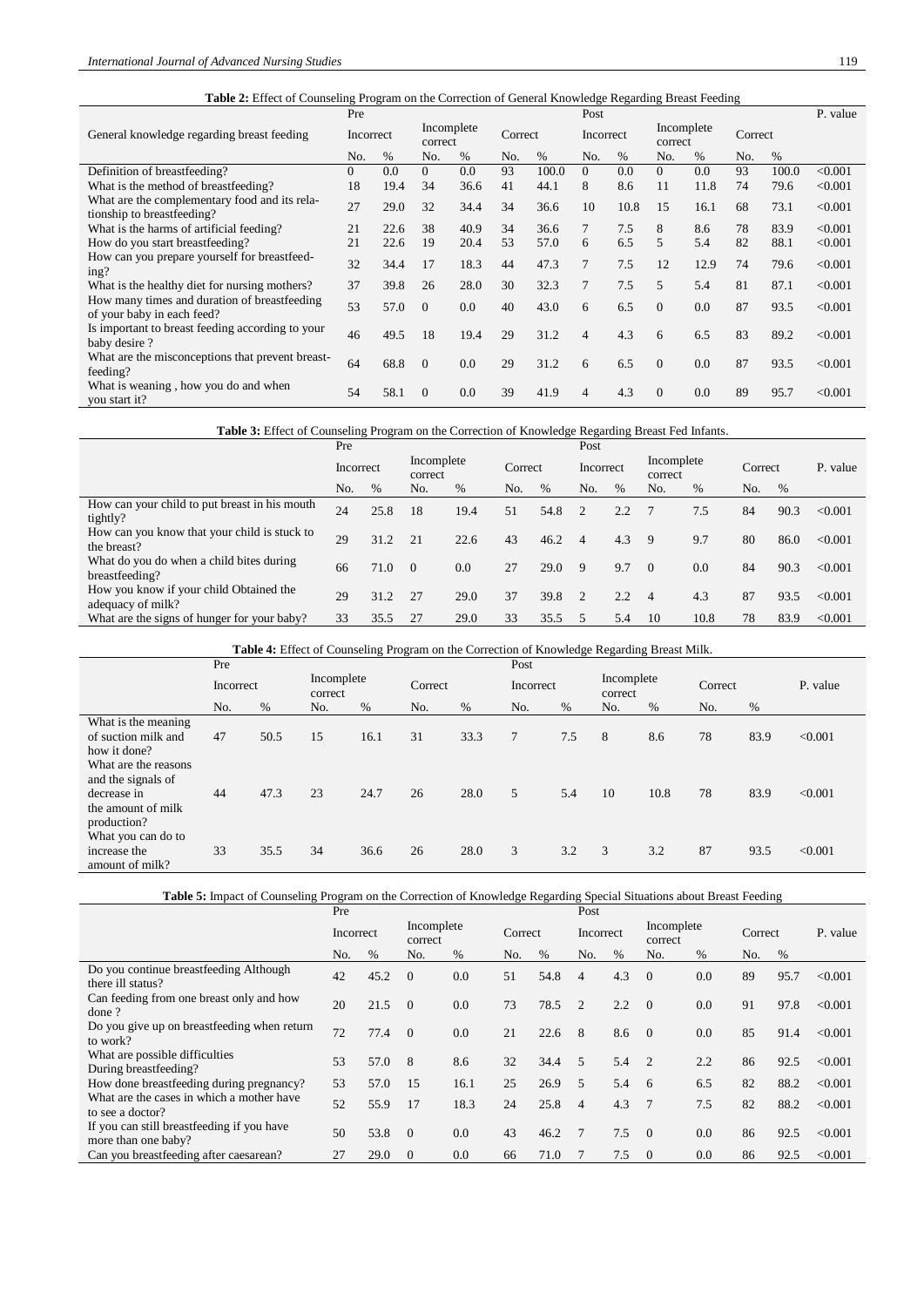|--|

|                                 |           | Knowledge and attitude about |                |      | Nursing intervention |       |                |      |           |      |         |      |          |
|---------------------------------|-----------|------------------------------|----------------|------|----------------------|-------|----------------|------|-----------|------|---------|------|----------|
| Breastfeeding problems          |           | breastfeeding problem        |                |      | pre                  |       |                |      | post      |      |         |      | P. value |
|                                 | Incorrect |                              | Correct        |      | Incorrect            |       | Correct        |      | Incorrect |      | Correct |      |          |
|                                 | No.       | $\%$                         | No.            | %    | No.                  | $\%$  | No.            | $\%$ | No.       | $\%$ | No.     | %    |          |
| Sore nipples                    | 87        | 93.5                         | 6              | 6.5  | 87                   | 93.5  | 6              | 6.5  | 8         | 8.6  | 85      | 91.4 | < 0.001  |
| Cracking of the nipple          | 88        | 94.6                         | 5              | 5.4  | 89                   | 95.7  | 4              | 4.3  | 5         | 5.4  | 88      | 94.6 | < 0.001  |
| Flat nipple                     | 91        | 97.8                         | $\overline{c}$ | 2.2  | 91                   | 97.8  | $\overline{c}$ | 2.2  | 9         | 9.7  | 84      | 90.3 | < 0.001  |
| Inflammation of areola          | 85        | 91.4                         | 8              | 8.6  | 89                   | 95.7  | 4              | 4.3  | 8         | 8.6  | 85      | 91.4 | < 0.001  |
| <b>Mastitis</b>                 | 93        | 100.0                        | $\Omega$       | 0.0  | 93                   | 100.0 | $\Omega$       | 0.0  |           | 7.5  | 86      | 92.5 | < 0.001  |
| <b>Breast abscess</b>           | 91        | 97.8                         | $\overline{c}$ | 2.2  | 93                   | 100.0 | $\Omega$       | 0.0  | 6         | 6.5  | 87      | 93.5 | < 0.001  |
| Engorgement                     | 80        | 86.0                         | 13             | 14.0 | 82                   | 88.2  | 11             | 11.8 | 8         | 8.6  | 85      | 91.4 | < 0.001  |
| Pain during breast -<br>feeding | 88        | 94.6                         | 5              | 5.4  | 88                   | 94.6  | 5              | 5.4  | 7         | 7.5  | 86      | 92.5 | < 0.001  |
| High temperature                | 89        | 95.7                         | 4              | 4.3  | 89                   | 95.7  | 4              | 4.3  | 8         | 8.6  | 85      | 91.4 | < 0.001  |

# **5. Discussion**

The main reason cited by mothers for keeping on breast feeding, is knowing its benefits. Fortunately, findings from the Infant Feeding Survey (2005) (The national Information System, 2010), confirmed that the majority of mothers (80%) had knowledge of the health benefits of breastfeeding.

On the other hand, mothers (especially those in developing countries including Egypt) have reported misconceptions regarding breastfeeding as being 'painful', 'restrictive', 'inconvenient', or adversely affecting body figure (Hoddinott, 2000 & Marshall et al., 2007).

These false beliefs emphasize the need of counseling of correct breastfeeding knowledge to increase the rate breastfeeding practice (Dungy, et al., 2008), as mothers (especially primipara) who may not have the chance to see a child suckled before, would have no evidence to support their breast feeding experiences (Britton, et al., 2007).

Where the social beliefs (especially in developing countries) was not supportive, breastfeeding mothers were in bad need of counseling program to support breast feeding, as approved by reported studies (Dyson et al., 2010 & Shaker et al. ,2004).

Hospital interventions before, during and after delivery can affect the type of infant feeding regardless of socio-demographic factors (Brown et al., 2002 & Kruse et al., 2005). Health workers have also been noted as sources of information on infant feeding. Dusdieker et al, (1985), suggest that health care providers have influence on the infant feeding choices in women who were 'undecided' or had 'weak convictions'.

It was found that mothers who attended antenatal care and mothers who had no prenatal care at all had lower rates of exclusive breastfeeding on discharge (Kiernan & Picket, 2006).

On the other hand, well trained health care professionals positively influence the mother's post natal experience and breastfeeding habits (Tappin et al., 2006), with early initiation of breastfeeding after delivery. Therefore, the present study was conducted at 1 hour and 3 hours postpartum.

World Health Organization (Geneva: WHO., 1998).assigned 10 steps of successful breast feeding, including "help mothers initiate breast feeding within one hour of birth". In the present study the primiparous women were interviewed one hour after delivery, for assessment of knowledge towards breast feeding (pre-test evaluation) and for administration of counseling program. The interview at 3 hour postpartum was done to assess breast feeding knowledge (post-test evaluation) after counseling.

The impact of counseling program on breast feeding was assessed by comparing pre-test and post-test data. The present study showed that counseling program to primiparous women resulted in statistically significant higher percentage of correct general knowledge about breast feeding, and correct knowledge about breast milk and dealing with breast fed babies, about special situation in breast feeding and regarding breastfeeding problems. The increased percentage of correct breast feeding knowledge was translated into initiation of breast feeding of all study women. This is confirmed by studies that have shown that mothers who were confident and less anxious because of correct breast feeding

knowledge, were more likely to start breastfeeding and keeping on it for longer time (Dennis, 2002). Other studies also stated that effective intervention such as counseling breast feeding program that could be applied at postnatal periods was found to be an effective mean of improving the initiation of breastfeeding (Britton, et al., 2007).

Future studies are needed to investigate the benefits of breastfeeding to families and the health care sector, dealing with breast feeding related problems and the psychosocial aspects associated with infant feeding (Renfrew et al., 2005).

# **6. Conclusions**

The mother plays a major role in breast feeding and should be supported in her responsibility. Counseling breast feeding program in the early postpartum period is an effective tool to correct misconceptions and to encourage mother for breast feeding.

## **Acknowledgements**

The authors received no financial or other support for the research reported in this manuscript.

## **Conflict of interest**

The authors have no conflicts of interest to disclose.

## **References**

- [1] Blincoe AJ. (2005), the health benefits of breastfeeding for mothers. *British Journal of Midwifery*; 13(6):398-401. [http://dx.doi.org/10.12968/bjom.2005.13.6.18361.](http://dx.doi.org/10.12968/bjom.2005.13.6.18361)
- [2] Britton C, McCormick FM and Renfrew MJ. (2007), Support for breastfeeding mothers. *Cochrane Database of Systemic Reviews*.
- [3] Brown S, Small R, Argus B, Davis PG and Krastev A. (2002), early postnatal discharge from hospital for healthy mothers and term infants. *Cochrane Database of Systematic Reviews* (3) Art.No:CD002958. [http://dx.doi.org/10.1002/14651858.CD002958.](http://dx.doi.org/10.1002/14651858.CD002958)
- [4] Cooke, M., Sheehan, A. and Schmied, V.(2003), A Description of the relationship between breastfeeding experiences, breastfeeding satisfaction, and weaning in the first 3 months 22 Postpartum Breastfeeding Support after birth. Journal of Human Lactation,; 19(2): 145-146.
- [5] Dennis C. (2002), Breastfeeding initiation and duration: A 1990- 2000 literature review. *Journal of Obstetric Gynaecologic and Neonatal Nursing*; 31(1):12-32. [http://dx.doi.org/10.1111/j.1552-](http://dx.doi.org/10.1111/j.1552-6909.2002.tb00019.x) [6909.2002.tb00019.x.](http://dx.doi.org/10.1111/j.1552-6909.2002.tb00019.x)
- [6] [Dungy CI, McInnes RJ and Tappin DM, (2008), Infant feeding attitudes and knowledge among socioeconomically disadvantaged women in Glasgow. *Maternal and Child Health*; 12:312-322.
- [7] Durisdieker LB, Booth MB, Seals BF, and Ekwo EE. (1985), Investigation of a model for the initiation of breastfeeding in primigravida women. *Social Science and Medicine*; 20(7):695-703. [http://dx.doi.org/10.1016/0277-9536\(85\)90058-9.](http://dx.doi.org/10.1016/0277-9536(85)90058-9)
- [8] Dyson L, Green J, Renfrew M, McMillan B. and Woolridge M. (2010) Factors influencing the infant feeding decision for socioeconomically deprived pregnant teenagers: the moral dimension.